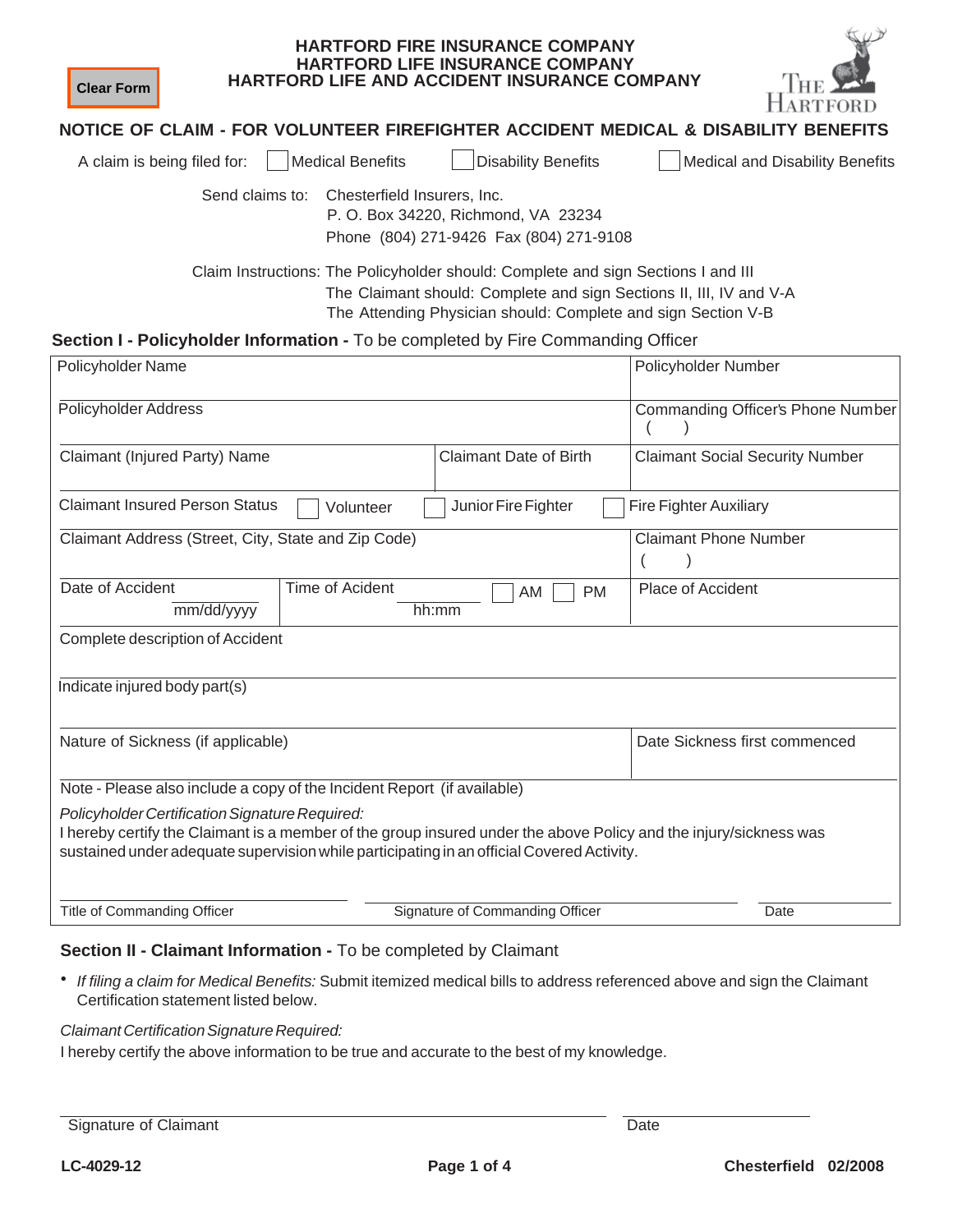# **Section II - (Continued) Claimant Information**

• *If filing a claim for Disability Benefits:* Fully complete all items in this section and submit to address referenced on page 1

| Normal Occupation                                                                                                                         | Normal Occupation Work Hours |                                      | Name of Normal Occupation Employer                                                                                      |                                            |
|-------------------------------------------------------------------------------------------------------------------------------------------|------------------------------|--------------------------------------|-------------------------------------------------------------------------------------------------------------------------|--------------------------------------------|
| Address of Normal Occupation Employer                                                                                                     |                              |                                      | <b>Contact Phone Number</b>                                                                                             | <b>Contact Fax Number</b><br>$\rightarrow$ |
| <b>Contact Name for Normal Occupation Employer</b>                                                                                        |                              |                                      | Exact duties unable to perform - Normal occupation                                                                      |                                            |
| Date last worked - Normal Occupation Employer                                                                                             |                              | Full Duty                            | Date returned to work - Normal Occupation Employer<br><b>Light Duty</b>                                                 |                                            |
| prior year's tax return)                                                                                                                  |                              |                                      | Verification of Earnings (Submit Normal Occupation pay stubs for the last 3 months. If self-employed, send copy of your |                                            |
| Attending Physician's Name                                                                                                                |                              | <b>Attending Physician's Address</b> |                                                                                                                         |                                            |
| Attending Physician's Phone Number                                                                                                        |                              | Attending Physician's Fax Number     |                                                                                                                         |                                            |
| Do you have disability (loss of wages) coverage? (Check all that apply)                                                                   |                              |                                      |                                                                                                                         |                                            |
| <b>Regular Occupation Policy</b>                                                                                                          |                              | <b>Worker's Compensation</b>         |                                                                                                                         |                                            |
| Claimant Certification Signature Required:<br>I hereby certify the above information to be true and accurate to the best of my knowledge. |                              |                                      |                                                                                                                         |                                            |
| Signature of Claimant                                                                                                                     |                              |                                      | Date                                                                                                                    |                                            |

**Section III - Fraud Warning Statement -** To be signed by Policyholder and Claimant (Based on State of residence)

For residents of Alaska, Arizona, Arkansas, Colorado, Connecticut, Delaware, D.C., Florida, Georgia, Idaho, Illinois, Indiana, Iowa, Kansas, Kentucky, Louisiana, Maine, Maryland, Massachusetts, Michigan, Minnesota, Mississippi, Missouri, Montana, Nebraska, Nevada, New Hampshire, New Jersey, New Mexico, North Carolina, North Dakota, Ohio, Oklahoma, Pennsylvania, Rhode Island, South Carolina, South Dakota, Tennessee, Texas, Utah, Washington, West Virginia and Wisconsin: Any person who knowingly and with intent to defraud any insurance company or other person files an application for insurance or statement of claim containing any materially false information or conceals for the purpose of misleading, information concerning any fact material thereto commits a fraudulent insurance act, which is a crime and subjects such person to criminal and civil penalties.

For residents of Alabama, Hawaii, Oregon, Vermont, Virginia, and Wyoming**:** Any person who knowingly and with intent to defraud any insurance company or other person files an application for insurance or statement of claim containing any materially false information or conceals for the purpose of misleading, information concerning any fact material is subject to a denial and/or reduction insurance benefits and may be subject to any civil penalties available.

For residents of California, California law requires the following: Any person who knowingly presents false or fraudulent claim for the payment of a loss is guilty of a crime and may be subject to fines and confinement in state prison.

For residents of New York: Any person who knowingly and with intent to defraud any insurance company or other person files an application for insurance or statement of claim containing any materially false information, or conceals for the purpose of misleading, information concerning any fact material thereto, commits a fraudulent insurance act, which is a crime, and shall also be subject to a civil penalty not to exceed five thousand dollars and the stated value of the claim for each such violation.

I hereby certify the foregoing statements made by me on this form to be true to the best of my knowledge. I am aware that if any of the foregoing statements on this form made by me are willfully false, I may be subject to penalties, which may include criminal prosecution.

Signature of Policyholder (Commanding Officer)

|--|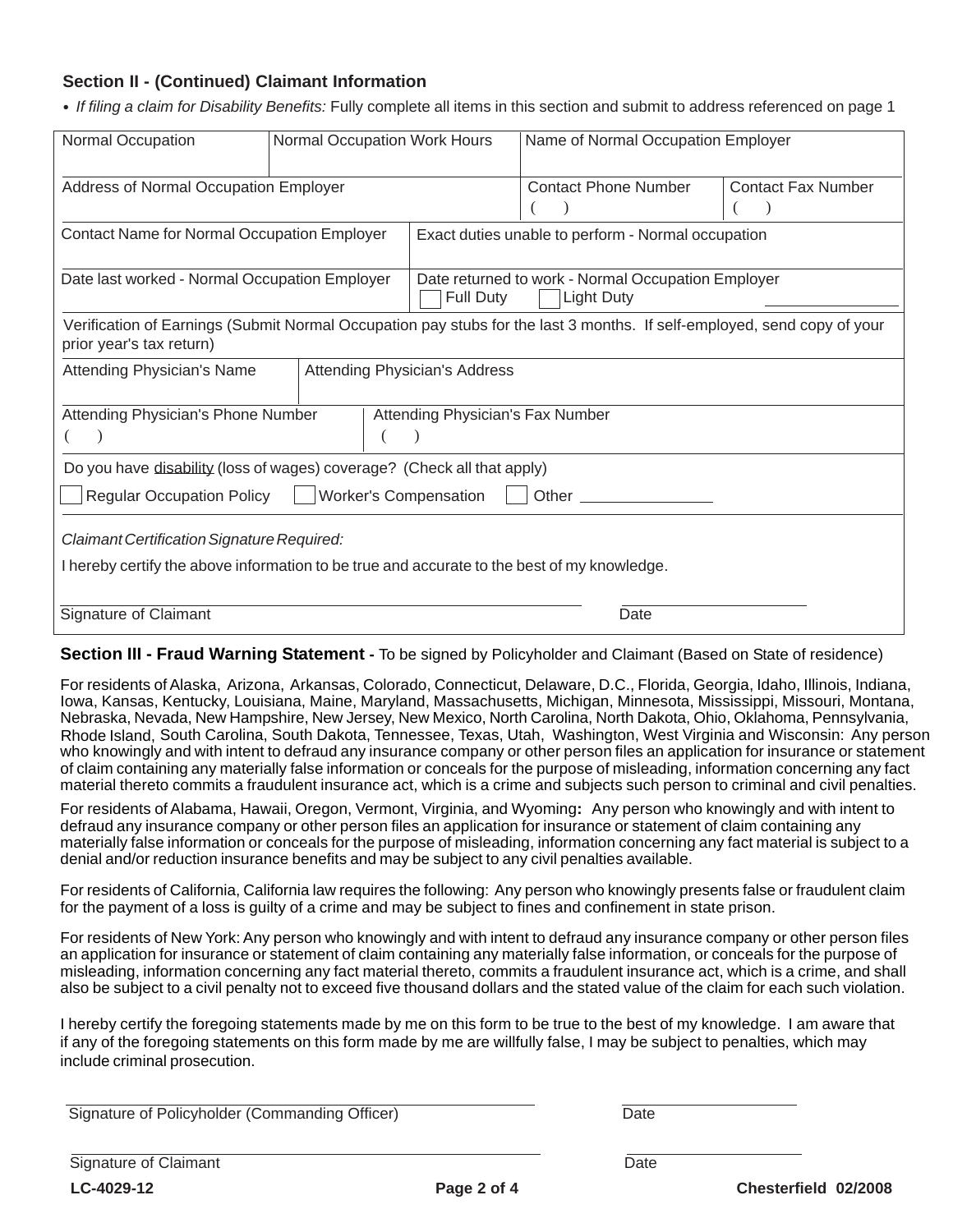

## **Section IV - Authorization to Obtain and Release Information**

### **Authorization to Obtain and Release Information**

 **TO:** Any physician, medical practitioner, hospital, pharmacy, clinic or other medical or medically-related facility or provider of medical or dental services or supplies;

 Any employer, group policyholder, contract holder or insurer, benefit plan administrator, The Index System, business entities, financial institutions, consumer reporting agencies, educational institutions, or

Any Federal, State or Local Government Agency, including Social Security and Veterans Administration.

I authorize you to release and send to: (i) Hartford Fire Insurance Company, Hartford Life Insurance Company, Hartford Life & Accident Insurance Company, and any affiliates of these three companies, known collectively as The Hartford, or (ii) The Hartford's representatives, a complete copy of any and all of the following information, records or documents relative to:

Claimant's Name (Please Print) Date of Birth Social Security Number

- 1. Any and all medical information, including x-ray films, photocopies of medical records, medical histories, physical, mental or diagnostic examinations, and treatment notes. For purposes of this authorization, medical information specifically includes confidential information regarding HIV and AIDS, communicable diseases, alcohol or drug abuse, and mental health, as such information may relate to my claim for benefits.
- 2. Work information and history, including, but not limited to, job duties, earnings and personnel records, client lists, any and all other work-related information for contractual work performed; information on any insurance coverage and claims filed, including all records and information related to such coverage and claims: credit information, including, but not limited to, credit reports and credit applications; other financial information, e.g., bank records: business transactions of any kind or description, including billing, invoices or payment records of any kind: and academic transcripts.
- 3. Information concerning Social Security benefits, including, but not limited to, monthly benefit amounts, monthly payment amounts, entitlement dates, and information from my Master Beneficiary Record.

 I understand that the information obtained by use of the Authorization will be used for the purpose of evaluating and administering a claim for benefits. Any information obtained will not be released by The Hartford to any person or organization EXCEPT to reinsuring companies or their representatives, The Index System, physicians who have treated me, me, or other persons or organizations performing business or legal services in connection with my Claim, or as may be otherwise lawfully required, or as I may further authorize, or as may be necessary to prevent or to detect the perpetration of a fraud.

I know that I may request to receive a copy of this Authorization.

This Authorization is given in connection with a claim for benefits. I intend that it be valid for the duration of the claim.

A photocopy or facsimile of this authorization shall be valid as the original.

Signature of Claimant Date **Date**